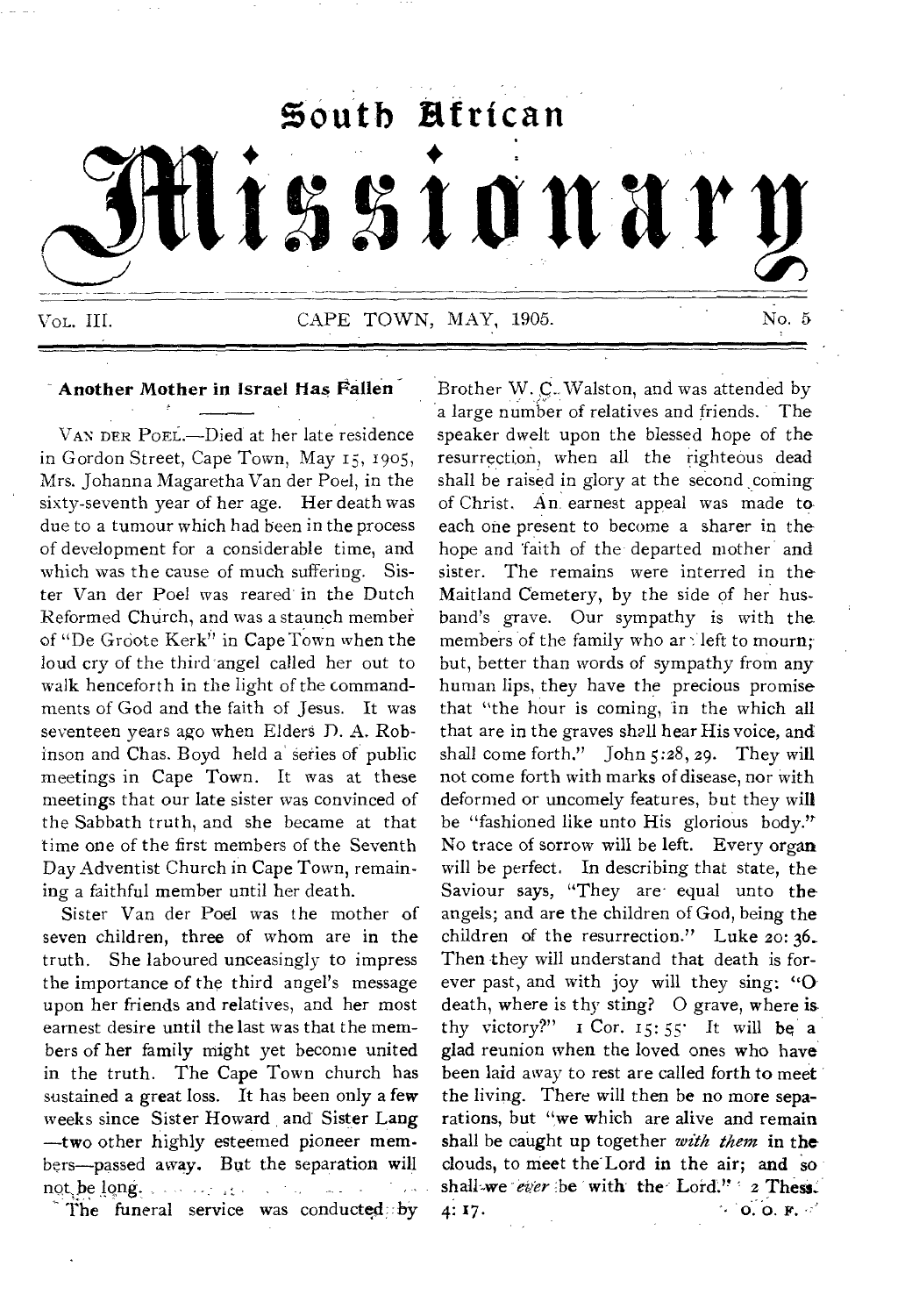#### **"Dying Charity"**

"Dying charity is a poor substitute for living benevolence. Many will to their friends and relatives all except a very small pittance of their property. This they leave for their supreme Friend, who became poor for their sakes, who suffered insult, mockery, and death that they might become sons and daughters **of God.** And yet they expect when the righteous dead shall come forth to immortal life , that this Friend will take them into His heavenly habitations.

"The cause of Christ is robbed, not by a mere passing thought, not by an unpremeditated act. No. By your own deliberate act you made your will, placing your property at<br>the disposal of unbelievers. After having the disposal of unbelievers. robbed God during your life-time, you continue to rob Him after your death, and you do this with the full consent of all your powers of mind, in a document called your will. What do you think will be your Master's will toward you for thus appropriating His goods ? What will you say when an account is demanded of your stewardship ? "  $-Test. 31, p. 151.$ 

#### **Scatter the Tracts**

Over and over, instruction has come to us to scatter our literature like the leaves of autumn. The determination to do this seems to be taking hold of our people here in South Africa, as well as in other parts of the world. We are now ready to furnish tracts *free* to our workers and to our churches in this conference, only asking them to pay the carriage.

Brethren, send in your orders to Cape Town, and organise for work. It will be better as a rule to loan tracts than to give them- away ; for you can thus use the same tracts over and over again, and you are also brought in contact with the same persons several times, and so can follow up the interest that may be created in their minds.

Read and study the tracts yourselves befcre

loaning them, so you may be intelligent on the subjects considered; you will find inspiration and courage also in this study.

We have a large supply of Dutch tracts, which ought to be in the hands of the Dutch people. Who will distribute them ? The office may not be able always to exactly fill your order, but if we have not the tract you want, we may be able to substitute something which will be acceptable. During these long evenings people have time to read, time to study the truth. Shall we place the tracts in their hands, and doit *now* 

I. *J.* HANKINS.

#### **Tact**

One of the most indispensible factors of success in the life and work of the "evangelistic canvasser is tact, or the art, or knack, of doing and saying the right thing, or nothing, at the right time. This, no treatise, however elaborate or comprehensive, can impart. Though it is an inborn faculty, yet, like other natural gifts, it is susceptible of cultivation. It is possible, no doubt, to teach one how to present and handle his book to advantage, and to explain plans and methods pertaining to his profession, but the nice touch (of which so few are in possession) that moves men to do his bidding is incommunicable. Most people have a moderate degiee of tact, and consequently get on very well in a way, but to make a genuine and steady success of the canvassing means *study* and *practice.* Educate a natural readiness for adaptation to your man, occasion, and environment. Nothing can take the place of its magic influence to convert indecision into compliance.

Nevertheless there is urgent need in the work of the evangelistic canvasser of humble, efficient work. All the tact in the world will not secure success unless the worker obediently responds to the call of .God;. he may then be sure of receiving divine assistance. "To feel so great and holy a responsibility is. of itself elevating to the ,character. - It calls.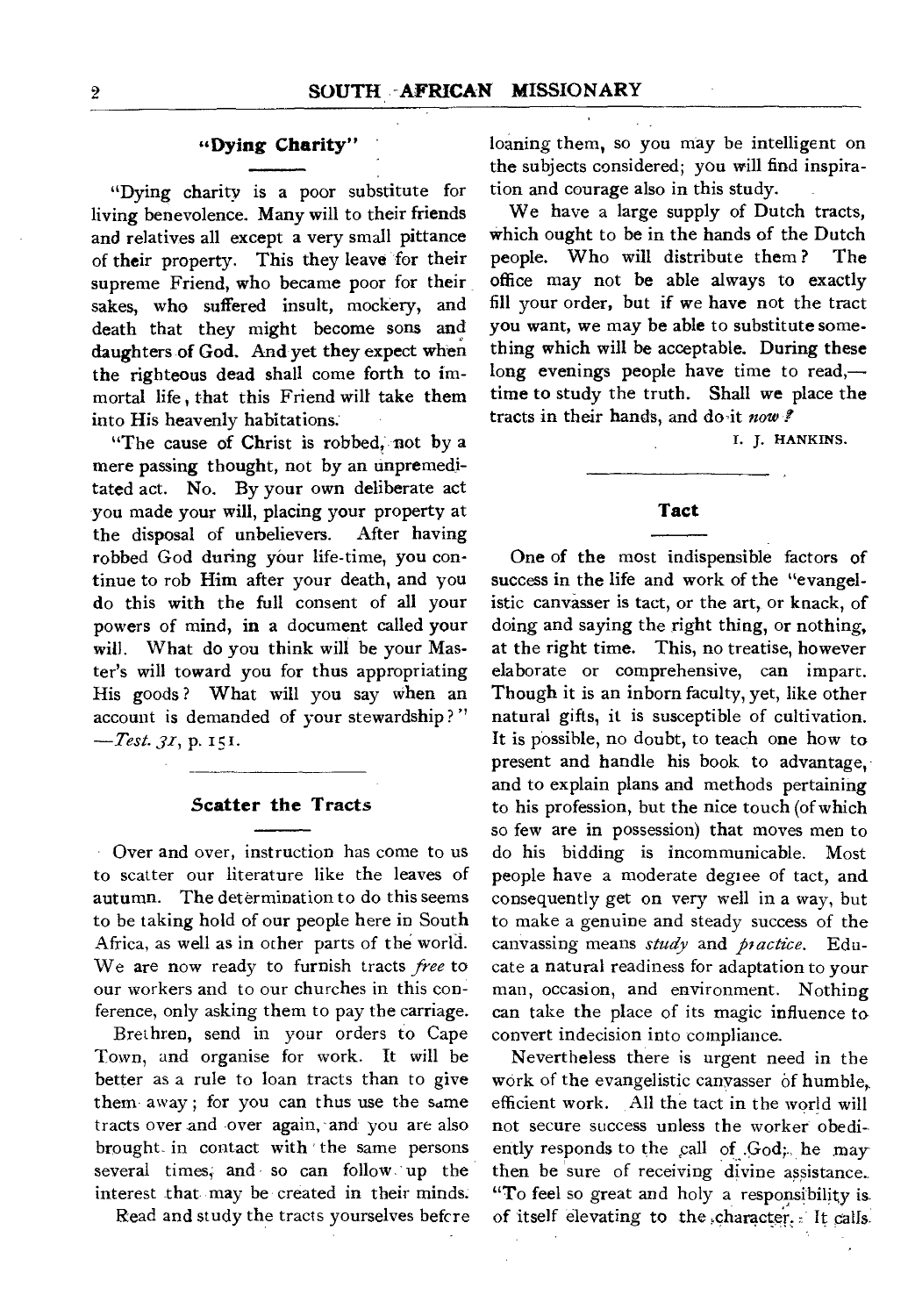into action the, highest mental qualities, and their continued exercise strengthens and purifies mind and heart. The influence upon one's own life, as well as upon the lives of others, is incalculable. Careless- spectators may not appreciate your work, or seeits importance. They may think it a losing ,business, a life of thankless labour and self-sacrifice. But the servant of Jesus sees in it the light shining from\_ the cross. His sacrifices appear small in comparison with those of the blessed Master, and he is glad to follow in His steps. The success of his labour affords him the purest joy, and is the richest recompense for a life of patient toil."

9. H. JUBBER.

#### **A Native Canvasser**

Ndabambi is- a native young man with Brother Chaney at the Basuto Mission. Brother Chaney recently sent him to Harismith to sell some native literature. Ndabambi wrote a report of his experiences, and we give herewith an English translation of this report :—

Here is a report of my first attempt to sell books. I began to go among the people with the books, and some bought, but others laughed and said, "What sort of books are these that are coming around to be sold ?" Then I began to show what the book was like inside, and when they saw what the book was, one man bought a book. Some who at first made sport of me became interested in the book, and later on they asked the price, and when I told them  $3/6$ , they began to buy.

There was a man (Zulu) at the house where we stayed, with whom I slept. He soon noticed that .1 kept the Sabbath, and said, "Why do you not work to-day?" I replied, "This is God's Sabbath, and He tells us not to work on the Sabbath day." He inquired, "Is not Sunday the Sabbath?" I said, "It is • not," and showed him the law of God in Exodus 20, and' also told- him to read Matt.  $28:1$ . At first he could not understand, but

later he said, "I see I the Sabbath is the day before the first day of the week." Then he went to his minister, who could not deny that the seventh day was the Sabbath.

Then he began to tell his friends about the Sabbath, and said he was going home soon and would tell all the people of his kraal what he had learned.

God blessed me in selling Zulu and Sesuto books, and I thank Him who taught me, and gave me strength for the work, and kept me from fearing the people. When the people spoke in an insulting manner to me,  $\overline{1}$ - kept silent. I thank God for His blessing which was with me in this my first attempt to sell books, and trust He will bless in future attempts. I hope God will bless those who bought the books, and that in studying them they may find light, and the love of Jesus in the books, and that they may know Jesus as their Saviour from sin.

I sold about thirty-eight Zulu "Christ Our Saviour," and about twenty Sesuto books and tracts. I am, NDABAMBI.

#### **Dundee**

The prejudice here is very great, and on this account it is very hard to get into the houses of the people, but I am glad to say there are a few who are manifesting an interest in the truth for this time.

Two of my readers are especially interested. The Bible seems a new book to them, and one of them told me she finds no interest in any other. We are taking up the study of the sanctuary, and will soon present the Sabbath. They have accepted all the light thus far, and one of them showed her appreciation by giving me a sovereign with which to purchase books for some whom we had found . would like them, but were too poor to purchase. We have also sixty-one tract readers at present, and expect to have more in a few -days. Through this means we hope to reach those who may be looking for the light. I am thankful for the promise that "we shall reap if we faint not."  $M. E. ROBERTSON.$ reap if we faint not."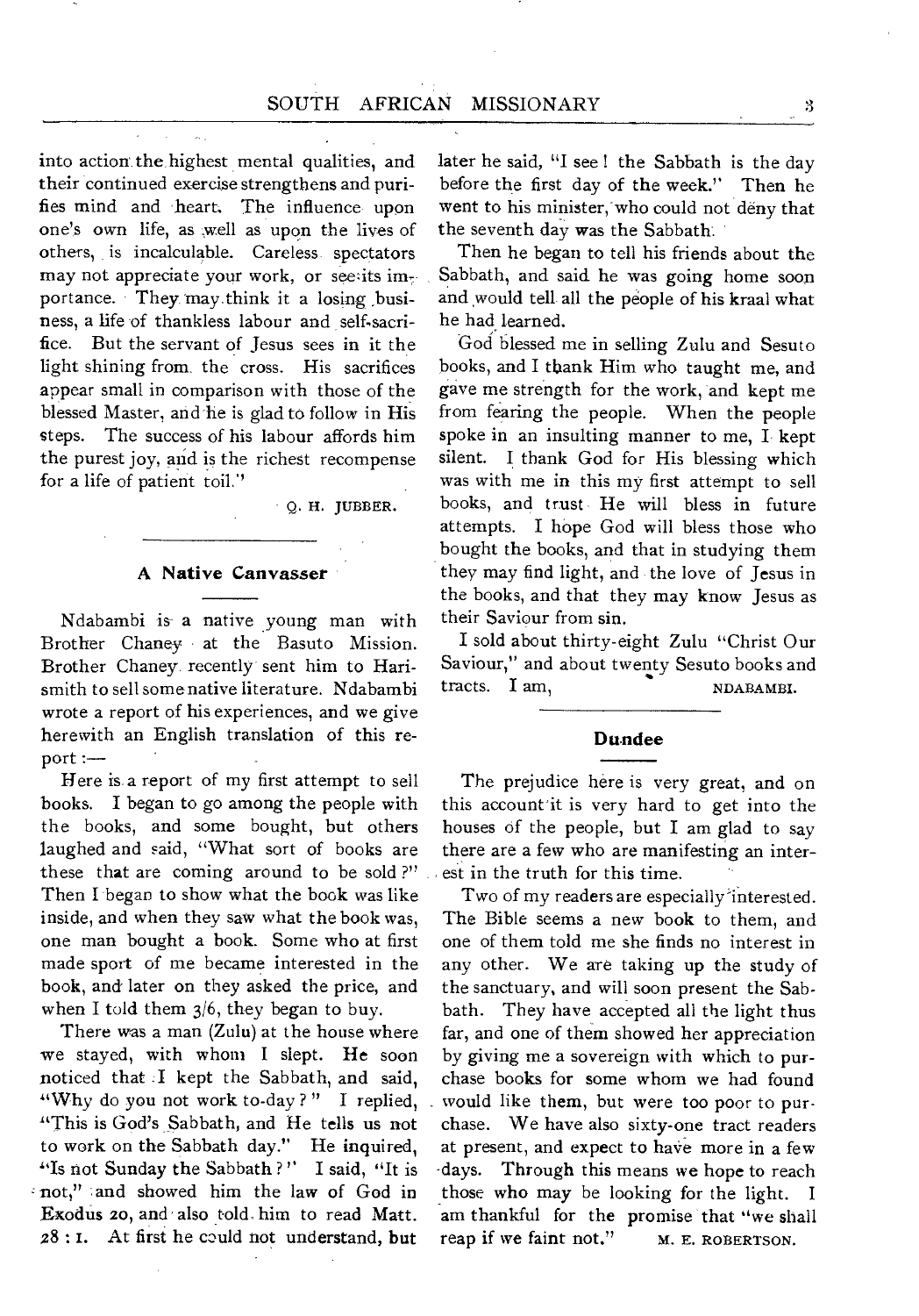#### **Port Elizabeth**

The weather being too cold and wintry for successful tent meetings, we looked for a hall or vacant store room, but so far have been unsuccessful. We ventured one service in the town hall at a cost of  $f_3$ , including advertising. Nearly one half of this came back in the collection. A good audience heard the discourse on spiritualism, hypnotism, etc., considered from a Bible standpoint. At the close of the meeting we sold 12/- worth of pamphlets, and gave away ioo tracts on the subject.

We have conducted one service in Uitenhage for the public, and will present this subject of spiritualism there next Sunday evening. As the way does not seem open for regular public services, we shall devote our time to the circulation of literature, and private Bible studies, expecting the cooperation of the brethren and sisters of Port Elizabeth and Uitenhage. I. J. HANKINS.

#### **Nyassaland Mission**

Our Sabbath meetings are well attented; im fact, I may say better than at any time since we came to this mission. The attendance includes the men and women, as well as the young people from the neighbouring villages. They come regularly, rain or shine. Many of the old women come to the mission to have Mrs. Branch teach them the Word of God, and also how to sing. This is one feature of the work for which we have long hoped and prayed—that the old people might become interested in their soul's salvation. We have often gone to their villages to try to help them, and now they come of their own free will.

Our Sabbath-school is full of interest. We sing a good deal in both English and Chemanja. The time never lags from beginning to end. It is interesting to 'note the good attention the real old men and women givewhile Malinke explains the lesson to them. You should hear them try to sing. Sometimes they have the tune, and sometimes no tune at all, but how they do try!

Every Sabbath afternoon the boys go to the villages to preach to the people, and many are reached in this way who might not otherwise hear the Word. My prayer is that as the result of these efforts some sheaves may be gathered for the Master's garner.

T. H. BRANCH.

#### **Natal-Transvaal Conference**

Report of the Sabbath-school department for quarter ending March 31, 1905.

| Membership     |                                                                                             | Contributions Donat. to Missions |
|----------------|---------------------------------------------------------------------------------------------|----------------------------------|
| Maritzburg, 42 |                                                                                             | š 6                              |
| - 9            |                                                                                             |                                  |
| 78             | 10ł                                                                                         | -26<br>16 Q                      |
| Vryheid,<br>12 |                                                                                             | 7 O                              |
|                |                                                                                             | n                                |
|                | $Iohannesburg$ 39<br>$\sum_{i=1}^{n}$<br>Sweetwaters<br>$D$ undee,<br>12<br>Umkomaas<br>152 | $5\frac{1}{2}$<br>13             |

We are glad to add two new schools to our list this quarter; viz., Dundee and Vryheid. Though the membership of neither is large, we hope to see it grow. The Sabbath-school is the nursery of the church, and the church is the body of Christ. How carefully, therefore, ought we to nourish and cherish our schools.

The Sabbath-school contributions are for the mission work. We teach our children to bring their offerings that the heathen may be taught to know and love the Saviour who came to deliver them from darkness and oppression. We who are older give as the Lord has given to us to further the same work: Why then in the above report is the amount to be -sent to missions so much less than the contributions received by the schools? We are sorry that this is so. Let special collections be taken for expenses when necessary, but intno case allow the offerings which have been given for the mission work to be used in defraying local expenses. Shall we not all endeavour to have a better show, ing for the mission work at the close of the. present quarter?, \_ \_ 3 nAH E. ALTMAN.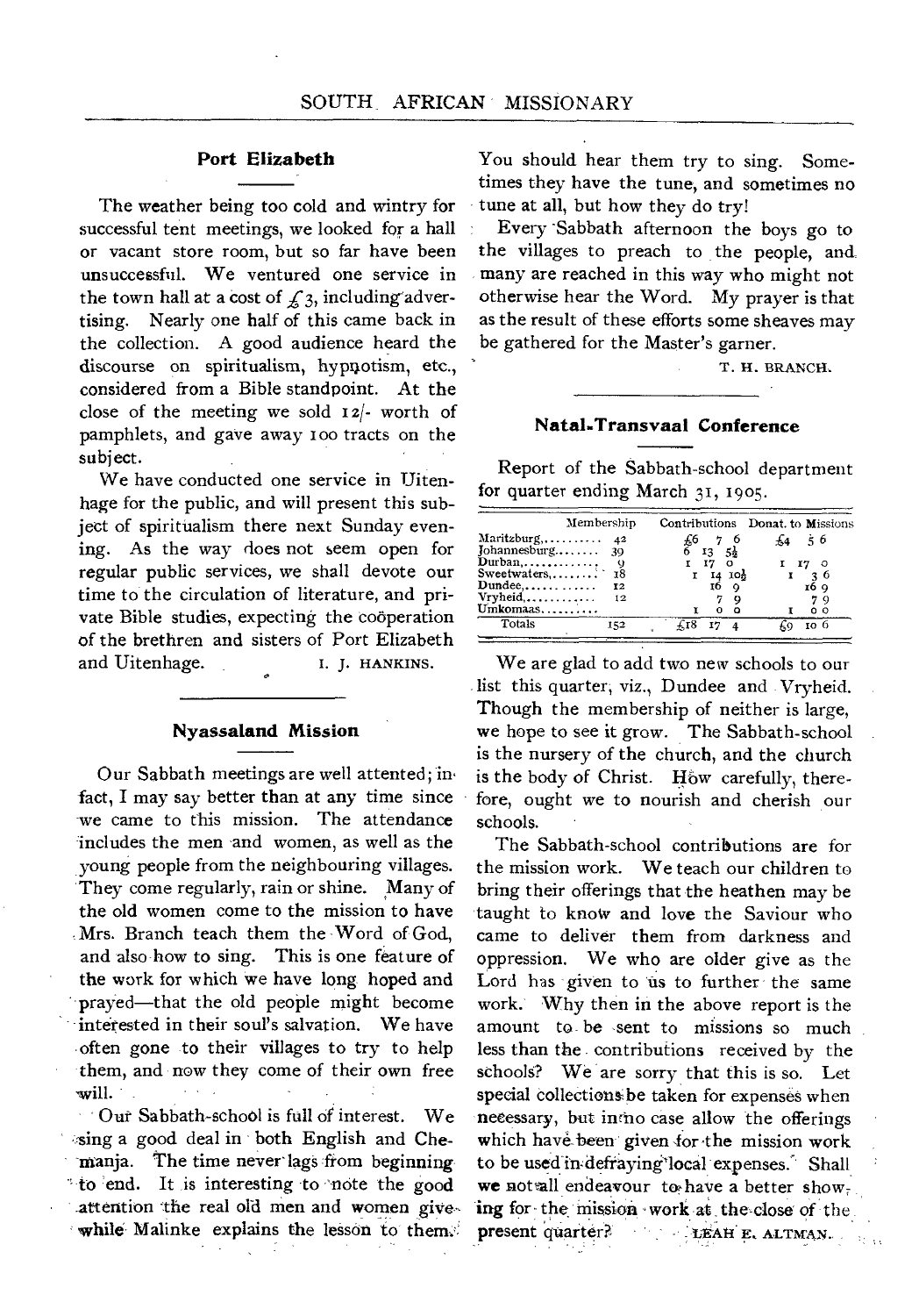#### **Items From Natal-Transvaal Conference**

—Brother George Webbef writes an interesting account of his experience at Lydenburg. He has found there "A modern Sodom" and the hearts of the people "are like stone." "Some of them, he says, "will almost jump through one, not even giving us the privilege of explaining our work." But we are glad to say the good brother is not afraid to work, even in such a place, for he adds, **"I** begin at nine in the morning, rest from one o'clock to two, work again up to half past five, rest until half past six; then **I**  go to work again sometimes until almost nine o'clock." He showed the "Gospel Primer" to a priest he met, who, on looking through the book, expressed great satisfaction thereat until he found the ten commandments. Said he, "If that leaf was torn out, I would wish you every success." Brother Webber concludes with an earnest request for our prayers.

—Brother and Sister Camp have just paid a visit to Durban. Brother Pretyman writes that a gentleman (whose life seems to have been wrapped up in mining speculations, and whom we have met several times) had gained the victory over his tobacco habit, as a result of several conversations with Brother and Sister Pretyman. Last Sabbath this gentleman attended the meeting while Brother Camp was giving a reading on the subject of "Conversion." His heart was so touched that he made a full surrender to God. We hope soon to hear that our brother has accepted the full light of the third angel's message.

—"bo all ' vont' church - members pay tithes?" said an earnest enquirer, as he stood listening to the wonderful light which the Lord has given us on the subject of organisation. Well, I said, hardly knowing how to admit an existing wrong in a way that would not injure his appreciation of the light,most of our members do, but some-"Ah, yes, **I** see," he'said, with a little gathering of scorn in his face, --<sup>"</sup>You'do find some then, who do not object to robbing God, although I suppose they would not like to be caught breaking into a house and robbing men. But do you consider such members to be in good standing?" **I** found the question very hard to answer, and changed the subject, leaving the answer to be given at that great day by the individuals themselves.

—Brother Webber reports the conversion of a Roman Catholic whom he had met at Lydenburg. He writes,—"It is *a* positive fact that the Lord brought me to Lydenburg to bring the light to this one enquiring soul."

—The writer reached Maritzburg on Friday May 5, and found Brother George Blavor in the *new* office surrounded by all the confusion of moving. A few days work has sufficed to bring order out of chaos, and from now on the office work will proceed with its usual regularity. Brother Blavor was confined to his bed with a cold for a day, but has been restored to health again.

—Pastor M. A. Altman writes: "We have been holding meetings about three weeks at Helpmakaar, a little country place about twenty-four miles from Dundee. There has been a regular average attendance of about one dozen who seem to enjoy the meetings. Thus far they are noncommital as to whether they will obey, but the interest manifested by a few leads us to hope that the message will have a sanctifying effect in their lives so that they may shine as jewels in the Master's crown."

—Brother Armer and wife are full of courage in their work at the Institute. Since our last issue a gentleman was led to their hands for treatment. "After the first treatment he was able to make movements which he had been unable to do for eighteen months previously." He was so well after the third treatment that he showed himself to his doctor,' who requested him to visit him each week that he might watch the result of the treatment. Thus one of the leading doctors has had the truth of proper treatments. brought to his notice. The patient's 'trouble 'was paralysis of the right leg; which was per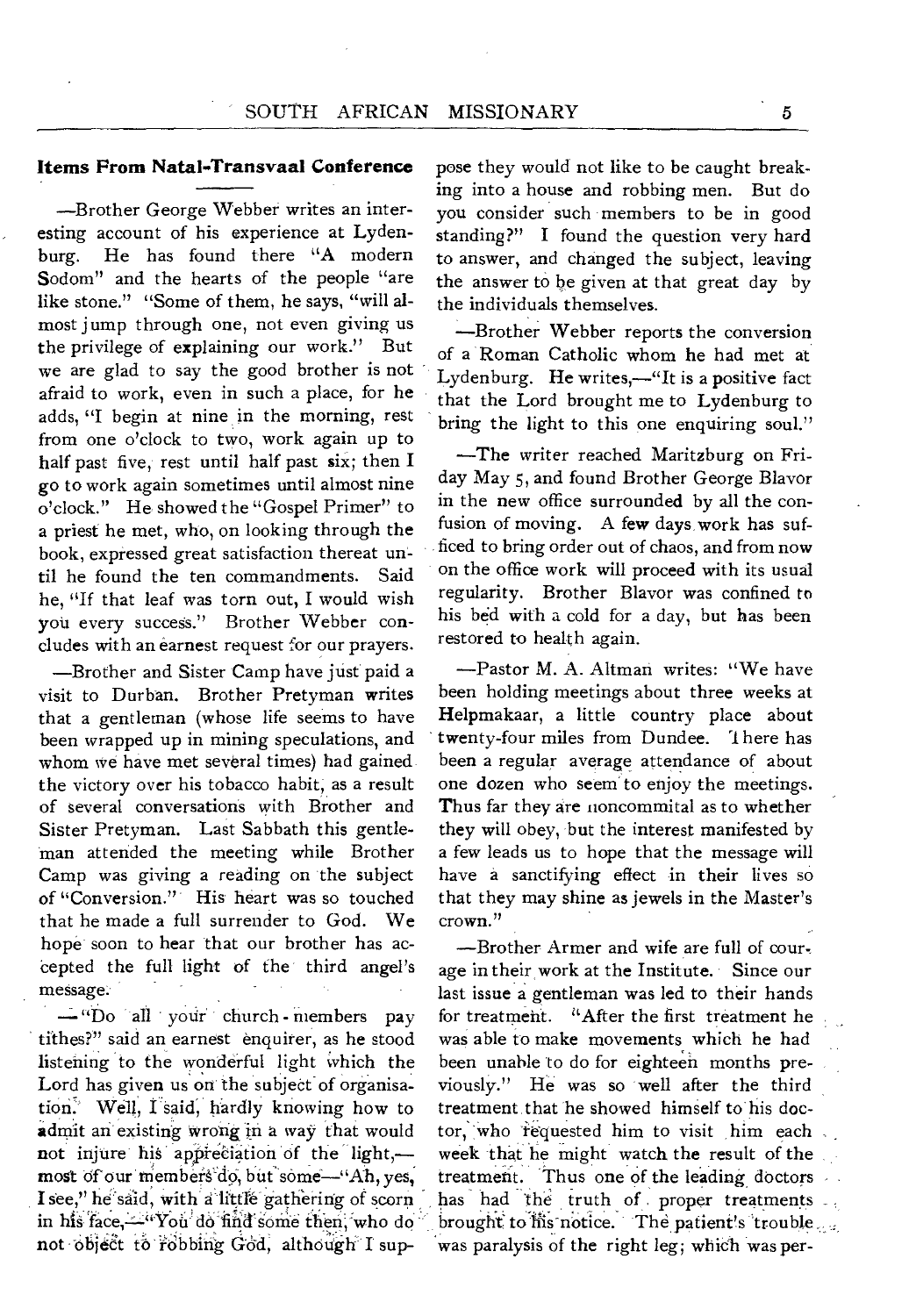fectly insensible to all feeling, totally incapacitating him from walking. The work at this Institute is having its influence. Already two persons have been led to keep the Sabbath through being at this place, and we are glad to see the good work that is.being done there.

—Brother Eric Howard, who a few months since resigned from the canvassing work, has decided to re-enter the ranks. The spirit of consecration is fast thinning our churches of idlers. There are trials and disappointments in God's work, 'tis true, but they are of a kind which one-feels confident in bringing to the Lord. It is better to work for God than for "self," Peter and some others once returned to their fishing trade, but although they had once been successful fishermen, they caught nothing. Then Jesus came and asked, "Lovest thou me?" .... "Feed my sheep." This is about how it happened with Brother Howard, and now that he casts the net on the right side again, we will ask the Lord of the harvest to richly bless his work.

H. J. EDMED.



#### **Why Gain an Education**

Should you ask the above question of several young people you would receive a great variety of answers. If you would ask the ordinary school boy the, question, he would likely say that he desires an education because he wanted to know something, or because he wanted to be an engine-driver, a jockey or perhaps a soldier. Something that would appeal to the active life of the boy would be sure to win his approval as the great goal to be reached by an education.

Youths that have attained a few more years, are looking forward for business positions. Managers, lawyers, doctors, merchants **and** politicians look **up** in their horizon at the large and all important end of their education.

Few go further than this; they see the position, the influence, the honour, and the wealth attached to the different position's; but the great object of education is overlooked by the majority of people.

We. as Seventh Day Adventist young people must go deeper for our incentive to gain an education. While the positions and. occupations must be gained, yet if the real true purpose, or aim is overlooked, the positions become the end, and not the means, of carrying out the great purpose that must underlie all our education.

The real aim that should be in the heart of every young person in the ranks of the Seventh Day Adventists to-day should be the motto of our Young People's Society. *"The Advent Message to All the World in This Generation."* 

The Testimonies have said, "We must educate, educate, educate:" And how must we educate? is the great question. By inspiring in the hearts of the young people this grand and noble aim. By holding up these different positions the world of young people count as success in this life, as only a means for the rapid advancement of this message.

Soon we will hear the cry, "There shall be delay no longer." Already we begin to hear the faint echo of this rallying cry, as the work at the headquarters of this denomination is going forward in leaps and bounds. We here in Africa must take up the cry. Parents, where are your children? Are they where they will receive a training for a part in this great closing work that is just before us? Young man, young woman, what are you doing? Are you looking forward to some position in this world? Do you not want a part in the final struggle for the great victory in' this darkened land ?

Come, young people, we have a great victory that is just before *us.* Come and enlist where you can receive a training for the fight: and soon we will send the glorious gospel of truth over this land until every' place has been enlightened by its brilliant rays. Then we will be ready for the appearing of our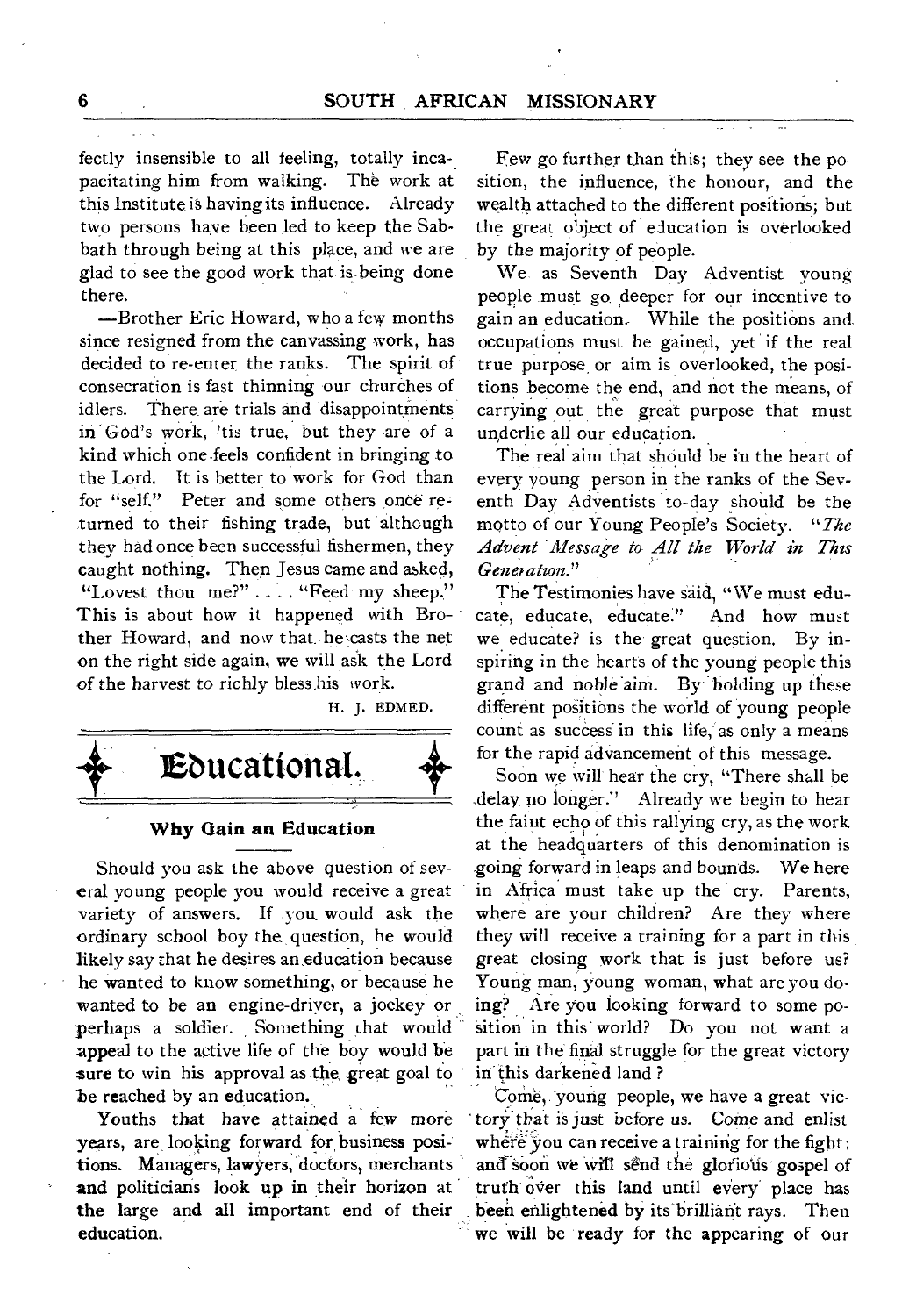Saviour, who will take us to stand on Mount Zion with the rest of that white robed throng, "which follow the Lamb whithersoever He goeth."

Now is the preparation time; gain while you may. KEZIA E. LAWRANCE.

#### **Maritzburg Church-School**

The first school quarter closed April 19. It has been a busy and enjoyable quarter to all. The membership of the school is 23, and the attendance has been good. The classes range from below standard up to the sixth standard.

Our Bible lesson for the quarter was from the creation to the flood, and the children saw that if the sons of God had not mingled with the children of men, there would not have been any need for a flood, as they would not have departed from God. But, as they became unequally yoked with unbelievers, they were led away from God. The reason we have a church-school is, that in our school work we need not be unequally yoked together with those who teach things that will lead our minds away from the Word of God.

We hope to make the second quarter one that will tell for eternity. Pray for this work, and that in this school children may be prepared who will have a part in the last warning to the world. A. INGLE.

—The librarian (Mrs. Edmed) of the Maritzburg Church reports for quarter ending March 31st, as follows: "Number of reports received, 6; letters written 120; letters ?received 12; Bible readings held 14; subscriptions obtained for periodicaIS 7; periodicals distributed 286; pages of tracts distributed 128; sold one copy "Coming King." It must be taken into account that five of the members are engaged in canvassing and do not report to the church librarian." When I read this report it seems excellent for six people. But the item that struck me most forcibly was that out of the thirty-five members only eleven are shown to be active members. Can a body of Which two thirds are dead be' said to be in a healthy condition?  $H, J, E$ .

#### **Cape Colony Conference Report**

OF TITHES, WEEKLY OFFERINGS, SABBATH-SCHOOL OFFERINGS, AND ANNUAL OFFERINGS FOR QUARTER ENDING 31St MAR., 1905,

| CHURCHES                                    | Tithe                   |                     | Weekly<br>Offerings |                           |                        | Sab.-School<br>Offering |                                          |              | Annual<br>Offerings |                              |              |               |
|---------------------------------------------|-------------------------|---------------------|---------------------|---------------------------|------------------------|-------------------------|------------------------------------------|--------------|---------------------|------------------------------|--------------|---------------|
| Beaconsfield<br>Bloemfontein                | £<br>31                 | s.<br>9             | d.<br>9             | £<br>n,                   | S.<br>8                | d.<br>6                 | £<br>3                                   | S.<br>5      | d.<br>1             | £                            | s.           | d.            |
| Cape Town<br>Cathcart                       | 74<br>13                | 8<br>10             | 5<br>۰              | 4<br>1                    | $^{14}$<br>$\circ$     | 10<br>$\circ$           | 4                                        | o            | $\Omega$            | 15                           | 19           | 6             |
| Heisterbach<br>Claremont<br>East London     | 69<br>243<br>22         | 7<br>13<br>$\circ$  | Q.<br>10<br>o       | 3<br>ť<br>Ĩ.              | 19.<br>9<br>o          | о<br>٥<br>٥             | $\overline{\mathbf{z}}$<br>Q             | 3<br>$\circ$ | 5<br>5              | 10                           | 17<br>17     | 8<br>$\sigma$ |
| Fairfield<br>Grahamstown<br>King W's Town   | 5<br>13                 | 12<br>6             | $\circ$<br>9        | $\mathbf{I}$              | $\boldsymbol{2}$<br>11 | ٥<br>6                  | $\mathbf{I}$                             | o            | o                   |                              | IO.          | o             |
| Klipdam<br>Harrismith                       | 20                      | $^{\circ}$          | Ó                   | 1<br>٥                    | 7<br>$\Omega$          | ġ<br>$\circ$            | $\overline{a}$                           | 7<br>17      | o<br>3              |                              |              |               |
| Port Elizabeth.<br>Rokeby Park<br>Uitenhage | 20<br>7                 | $\overline{2}$<br>4 | 10<br>۰             | 1<br>'n<br>$\overline{a}$ | 17<br>9<br>1           | 11<br>6.                | $\frac{3}{2}$<br>$\overline{\mathbf{z}}$ | I<br>5<br>9  | o<br>o<br>o         | $\overline{\mathbf{c}}$<br>T | 3<br>$\circ$ | o٠<br>٥       |
| $Isolated$                                  | 50                      |                     | I2 11               | 1                         | 12                     | 9<br>6                  | $\overline{\mathbf{3}}$                  | 4            | $\overline{a}$      |                              |              |               |
| TOTAL.                                      | 580                     | 8.                  | 3                   | 23                        | 14                     | 4                       | 33                                       | 12           | 3                   | 31                           | 7            | 11            |
|                                             | T. J. GIBSON, TREASURER |                     |                     |                           |                        |                         |                                          |              |                     |                              |              |               |

### **Cart Colony Canvassing Report, April, 1905**

| AGENT                                                                                                                                                                                                              | TERRITORY                                                                 | Book                                                                                                                                                                                                                           | Hours                                                                                          | Ord                                                                                                        | Mis.                                                                                                  | Total                                                            | <b>VALUE</b>                                                                                                                     | Deliv'd                                                      | VALUE                                                                   |            |
|--------------------------------------------------------------------------------------------------------------------------------------------------------------------------------------------------------------------|---------------------------------------------------------------------------|--------------------------------------------------------------------------------------------------------------------------------------------------------------------------------------------------------------------------------|------------------------------------------------------------------------------------------------|------------------------------------------------------------------------------------------------------------|-------------------------------------------------------------------------------------------------------|------------------------------------------------------------------|----------------------------------------------------------------------------------------------------------------------------------|--------------------------------------------------------------|-------------------------------------------------------------------------|------------|
| I. B. Burton<br>$B.$ P. De Beer $\ldots$<br>Iohn De Beer $\dots \dots \dots$<br>Mrs. E. George<br>Chas. Haupt<br>Wm. Haupt<br>C. H. Shaw<br>$R.$ Sutherland<br>$A.$ Tickton<br>$P. I. Vernaak$<br>$I. A. Change y$ | Ceres<br>$\text{Paar}$<br>$\cdots$<br>Sea Point<br>East London<br>O, R, C | Great Controversy<br>: Miscellaneous<br>Story of Redemp'n<br>Wynberg $\Box$ Dan. and Rev<br>Graat Reinet  Great Controversy<br>Masterpiece<br>Newlands  Great Controversy<br>Graaf Reinet. Great Controversy<br>Home Hand Book | $\ddot{\phantom{1}}$<br>62<br>$5+$<br>44<br>152<br>60<br>52<br>15<br>$\ddot{\phantom{0}}$<br>. | $\ddot{\phantom{0}}$<br>$\cdot$ $\cdot$<br>$\cdot$ $\cdot$<br>48<br>13<br>20<br>$\cdot$ .<br>$\sim$<br>-18 | $\sim$<br>28<br>41<br>26<br>22<br>$\ddot{\phantom{0}}$<br>$\sim$ $\sim$<br>$\ddot{\phantom{1}}$<br>07 | $\cdot$ $\cdot$<br>28<br>41<br>50<br>39<br>21<br>20<br>. .<br>87 | $\circ$ $\circ$<br>£ο<br>10<br>$\overline{2}$<br>$\Omega$<br>10<br>ŦО<br>ι6.<br>25<br>$\Omega$<br>$\circ$<br>$51 \t 19 \t 3 \t $ | $\cdot$ .<br>78<br>のく<br>$\cdot$ .<br>15<br>148<br>20<br>85. | $\pm$ 0<br>$\Omega$<br>1G<br>1Q<br>$\mathbf{e}_1$<br>48<br>$-31$ $19$ 3 | $^{\circ}$ |
| 8 Reports                                                                                                                                                                                                          |                                                                           |                                                                                                                                                                                                                                | 439                                                                                            | 101                                                                                                        | 186.                                                                                                  | $-87$                                                            | 105.<br>$Q = Q$                                                                                                                  | 4!7                                                          | $1/6$ 157 $-4$ 0                                                        |            |